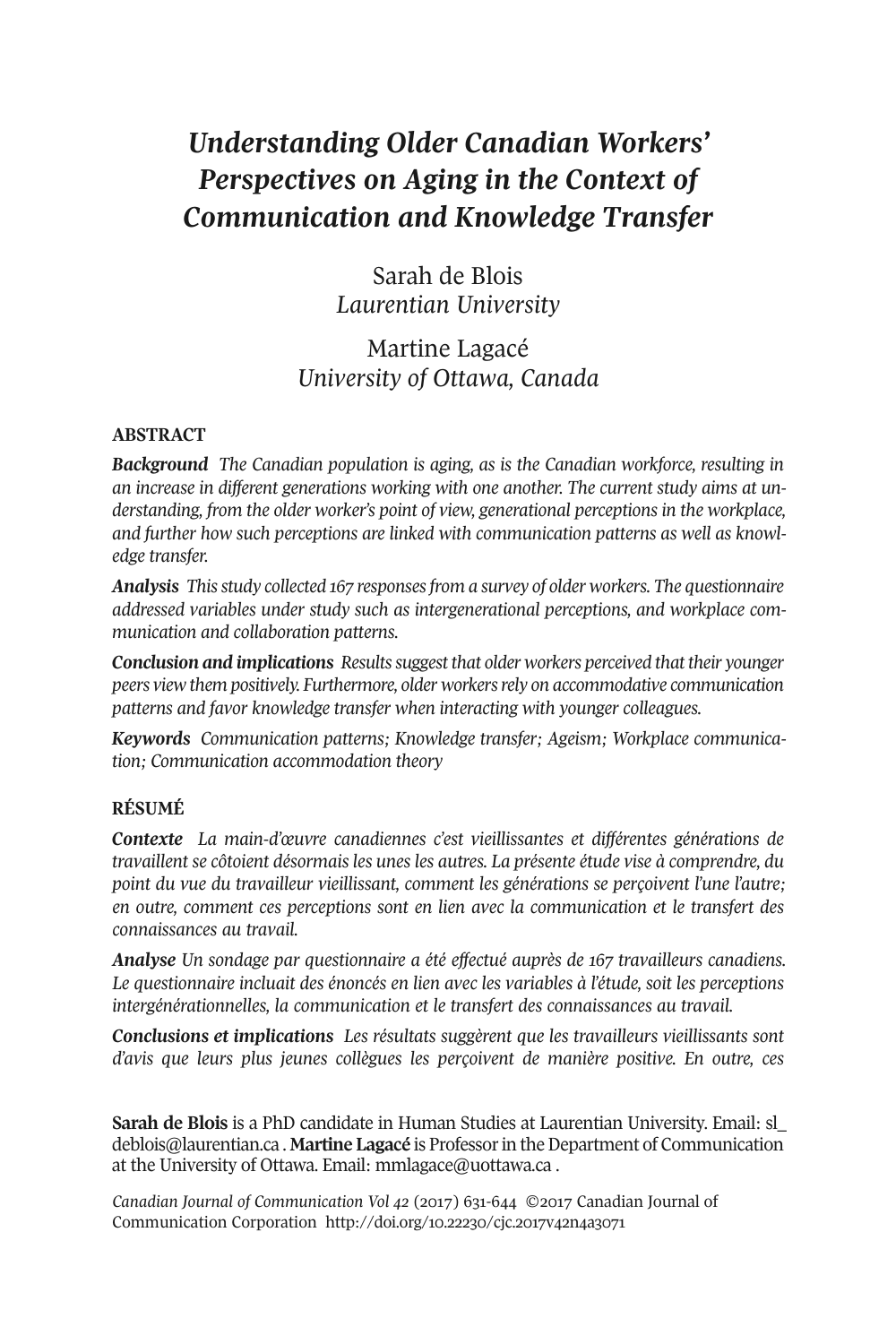*résultats montrent que les travailleurs vieillissants favorisent un mode de communication accommodant envers leurs jeunes collègues et valorisent le transfert de leurs connaissances.*

*Mots clés: modes de communication, transfert des connaissances, âgisme, communication au travail, théorie de l'accommodation communicative*

## **Introduction**

There is a substantial increase in the aging population and workforce in almost every nation, including Canada (Bélanger, Carrière, & Sabourin, 2016; Burmeister & Deller, 2016; Schuetze, 2015; United Nations, 2013). In fact, Bélanger et al., (2016) predict that within the next 40 years, Canada's aging population and workforce may be growing the fastest in the recorded history of economically developed countries. The greying of the workforce not only translates into increased participation of older workers (Statistics Canada, 2016) but also into major organizational changes (Deller, Pundt, Shultz, & Wöhrmann, 2015), such as multiple generations of workers now cohabiting.

According to Kupperschmidt (2000), a generation is defined as "an identifiable group that shares birth years, age location, and significant life events at critical development stages" (p. 66). Moreover, Lester, Schultz, Standifer, & Windsor (2012) argue that generational cohorts are social constructs, and as such, are dualistically influenced by the social and historical contexts that differentially influence their lives. Four generations are currently working in tandem: *the Builders, the Baby Boomers, Generation X, and the Millennials* (De Kerpel, Dries, & Pepermans, 2008; Espinoza, Rusch, & Ukleja, 2010; Lester et al., 2012).Although there are some inconsistencies in the literature defining these four generations, Zabel, Baltes, Early, Shepard, and Biermeier-Hanson (2016) argue that the values a[nd](#page-10-0) personalities cultivated by each cohort are unique and based on lived experiences. Each cohort is briefly defined in the following paragraph. 1

*The Builders*, also referred to as *the Silent Generation*, were born between 1925 and 1945. This generation comprises of the oldest workers in the current workforce, known fortheirloyalty and obedience. *The Baby Boomers* are often applauded fortheir creativity and dedication to their work; they were born between 1946 and 1964. *Generation X* encompasses those workers born between 1965 and 1980. This group is known fortheir individualism and quick-learning tactics. Finally,*the Millennials*, born between 1981 and 2001, are the youngest generation in the current workplace, known for their technologically inclined tendencies and independent working strategies (De Kerpel et al., 2008).

Researchers argue that managing the intergenerational workplace can be a challenge, taking into account the different work values stemming from each generations' lived experience, which may, in turn, influence communication patterns (Le Beau, 2010; Lester et al., 2012). Confirming this finding, Giles and McCann (2006) find that workplace intergenerational communication is often influenced by age (among other social criteria). In the same vein, Haserot (2001) suggests that differences in workplace communication can be ascribed to age as generational backgrounds build on distinctive ideas of how work should be delegated and accounted for, which can influence communication practices. In this regard, Boehm and Kunze (2016) argue that growing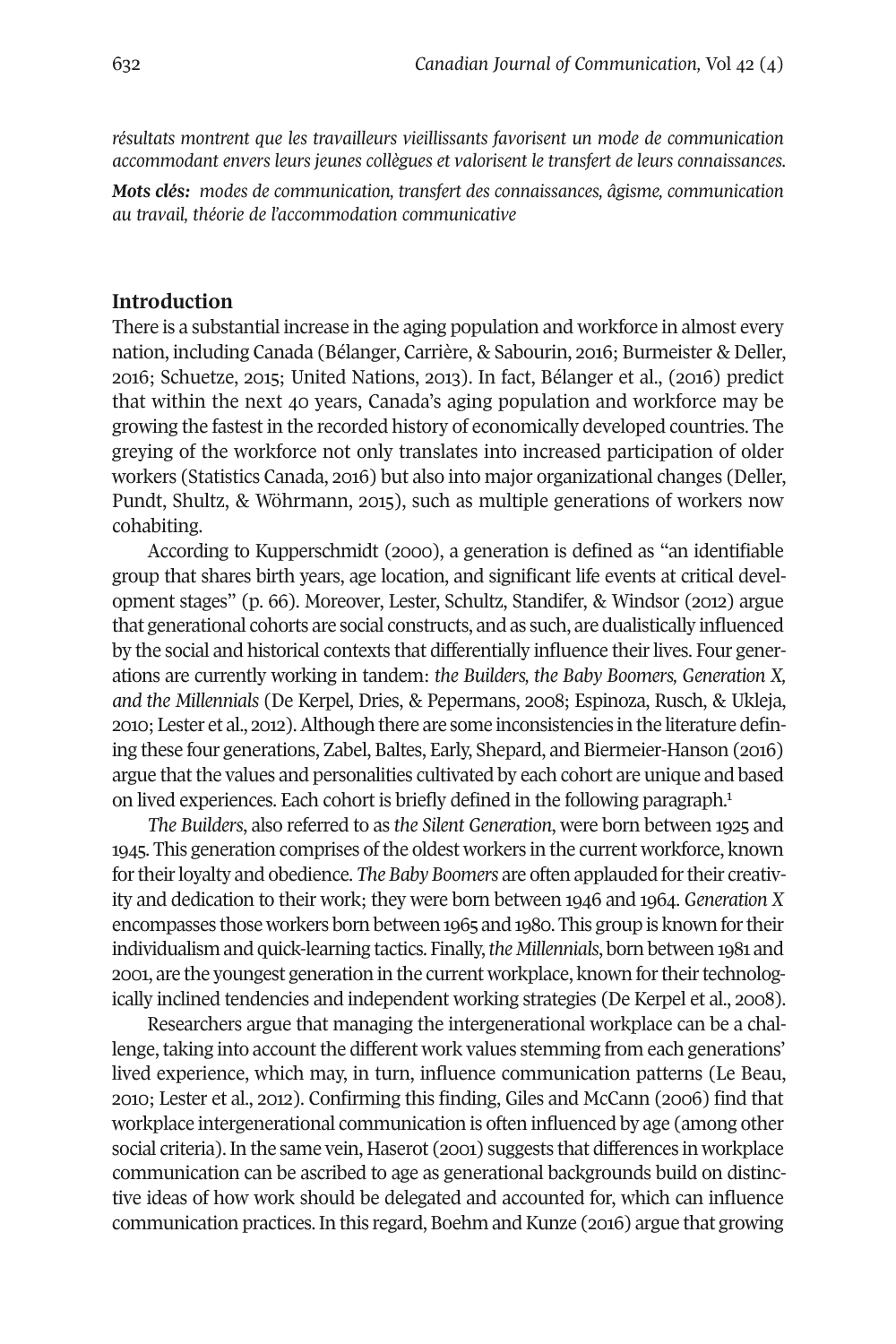diversity of age groups in the workplace can indeed be correlated with "communication and coordination problems" (p. 34). Consequently, it is important to understand how multiple generations work together and communicate with one-another within the workforce. Moreover, it is essential to explore how perceptions around age and generations (including generational group belonging) may influence communication dynamics at work. The goal of this study is precisely to explore generational perceptions from the perspective of older workers and determine how these, in turn, influence workplace communication dynamics as well as knowledge transfer; the latter as argued by Burmeister and Deller (2016), has been scarcely examined to date. According to Espinoza et al. (2010), understanding intergenerational communication in an increasingly intergenerational workforce is important, in order to implement productive communication practices at work and to ensure the future vitality of the workforce.

## **Conceptual framework**

In the following section, postulates of the two theories on which the current study rely are described: social identity theory and communication accommodation theory. Furthermore, key concepts such as knowledge transfer and ageist stereotypes are presented.

### *Social Identity Theory*

According to Finkelstein (2015), there is a strong correlation between beliefs, emotions, and behaviours, as is there a great deal of room for future studies to examine this correlation, which largely stems from an exploration of human perception. To understand how perceptions may be strong drivers of behaviour, and to precisely understand how different generations of workers perceive themselves and other generations, as well as how these perceptions can influence communication, we now turn to social identity theory (SIT). This theory postulates that individuals develop their self-concept partly based on their group membership; not only the degree to which they identify with their group(s), but also the sense of pride stemming from such membership (Harwood & Williams, 2004; Tajfel, 1974).

Self-categorization and self-comparison are two important processes within SIT, and these processes lead one to identify with a particular social group or in-group, where other persons who are perceived as different from that group are considered out-group members (Burke & Stets, 2000). Moreover, one ofthe important postulates of SIT is that generally, people tend to favourtheir own group over other groups (Burke & Stets, 2000; Nussbaum & Williams, 2001).

In their work, Tajfel and Turner (1986) elaborate upon the concept of in-group preference. They find that in-group favouring is a type of defense mechanism for ingroup members to establish and maintain a positive self-esteem, which is a universal human need. Nakashima, Isobe, and Ura (2012) further this point and find that individuals work to boost their self-esteem by buffering threats against groups that they value and identify with. They do this by esteeming higher value upon the specific factors that they consider formulate their identity and the identity of their collectives within theirin-group, and by simultaneously devaluing the identification factors that they perceive differ from those that construct their social identity (Nakashima et al.,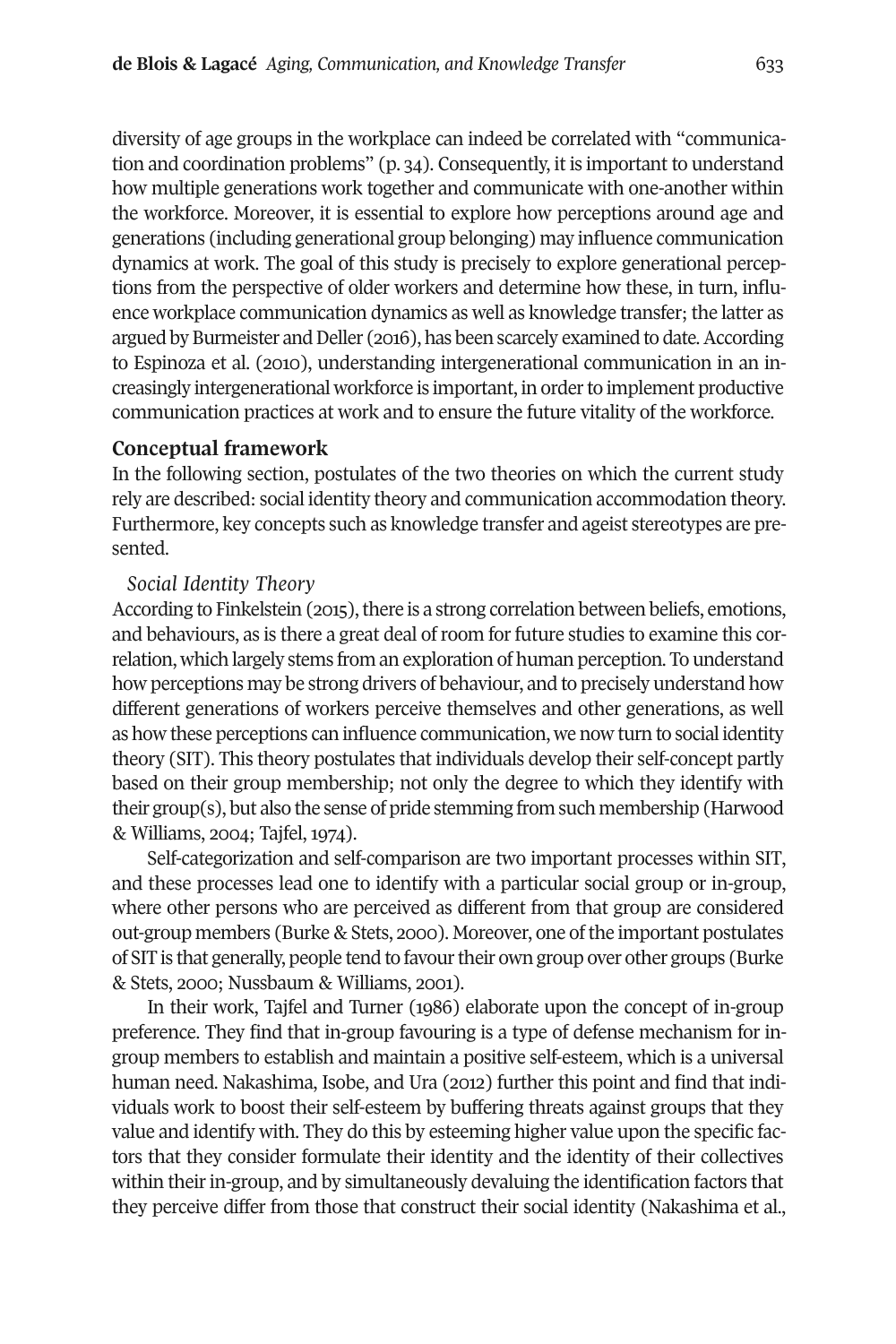2012). However, it is important to remember that groups are not equal in terms of social and historical position. Some have less power and fewer resources than others, who moreover benefit from high social status and prestige. Interestingly, higher-status groups are more likely to exhibit in-group bias than members of lower-status groups (Mullen, Brown, & Smith,1992), while low-status groups often tend to hold a positive bias toward high status groups. The combination of in-group bias and social/historical inequality between groups forms the basis of stereotypes. Stereotypes are overgeneralized beliefs about the personal attributes of groups of people, as either positive or negative sentiments, more often than not discriminatory in nature (Palmore, 1990).

### Ageist stereotypes

In discussion of stereotypes as they specifically relate to older workers, Cuddy, Fiske, Glick and Xu (2002) have found that older adults are often perceived as belonging to a low-status group and are stereotypically perceived as warm but not very competent. Other researchers have also documented the negative stereotypes surrounding aging and older adults, depicting them as dependent, helpless, and resistant to change (Bourbonnais & Ducharme, 2010; Palmore, 2001). The negative stereotypes surrounding aging and the elderly are particularly prevalent within Western cultures, which are youth-oriented and highly value autonomy and productivity (Bourbonnais & Ducharme, 2010; North & Fiske, 2012). As the workplace is a microcosm of society, unsurprisingly, it mirrors such stereotypes.

In continuity with the results of previous studies, a meta-analysis by Campion and Posthuma (2009) suggests that older workers are perceived as having declining cognitive skills, as are they perceived as being reliant on the younger generation. Further, older workers are perceived as being unwilling to follow training and inflexible as well as unable to adapt well to technology (Chan, Chiu, Redman, & Snape, 2001). As earlier studies have shown, ageist stereotypes trigger dissatisfaction and disengagement on the part of the older worker (Iweins, Desmette, Yzerbyt, & Stinglhamber, 2013; Lagacé, Tougas, Laplante, Neveu, 2008; 2010), plausibly influencing communication patterns. However, as underlined by Bal, Kooij, and Rousseau (2015), the impact of meta-stereotypes, which are stereotypes that in-group members perceive out-group members hold against them, have seldom been studied in the context of the workplace. This is particularly vexing, as Finkelstein (2015) argues that people are often more concerned with how people view them than their own perception of others. For example, do older workers think that younger workers perceive them as being inflexible and not capable of adapting to technology? How does this impact communication patterns between younger and older generations of workers?

#### *Communication Accommodation Theory*

When considering communication patterns,Gallois,Giles, Palomares, and Soliz (2016) argue that perceptions are of central concern.In line with this, communication accommodation theory (CAT) suggest that human communicative behaviours shift and are modified ("accommodated"/"not accommodated") according to how individuals perceive themselves and their groups, as well as how they perceive other individuals' social identity, encompassing factors such as age, culture, and gender (Giles & Maass,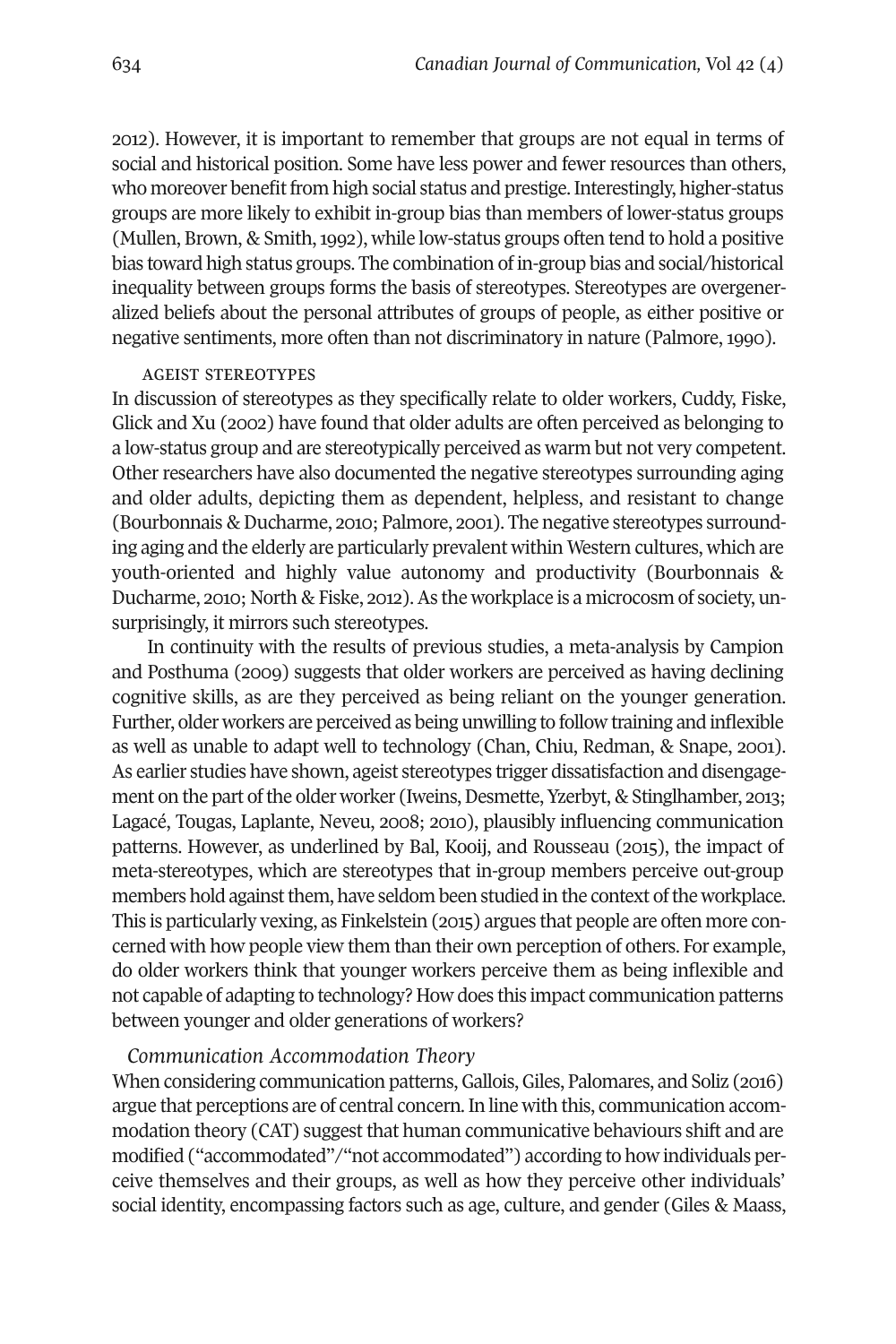2016; Nussbaum & Williams, 2001; Tajfel & Turner, 1986). According to CAT, two main mechanisms underlie communication: accommodative and non-accommodative patterns of communication (Giles, 2008). When *the other* is perceived as belonging to a differing social group than one's own group, a non-accommodative pattern of communication is put in place, which emphasizes dissimilarity and divergence. Conversely, when the interlocutor is perceived as a member of one's own social group, communication is adjusted (accommodated) toward stronger convergence, emphasizing the similarity in terms of social identity (Dragojevic, Gasiorek, & Giles, 2016). In short, CAT is "concerned with how we can reduce and magnify communicative differences between people in interaction" (Giles, 2008, p. 162-163). In the context of the workplace for example, when older workers perceive that younger colleagues hold ageist stereotypes against them, they could magnify communicative differences with their younger peers and emphasize divergence. Plausibly, such divergence could also negatively impact knowledge sharing and knowledge transfer in the workplace.

#### *Knowledge transfer*

Burmeister and Deller (2016) conceptualize knowledge transfer in the workplace as a complex process of sharing information amongst and between colleagues. The process encompasses four elements: 1) the type of knowledge being shared, 2) the characteristics and personality of the individual sharing the knowledge, 3) the relationship between the knowledge sharer and knowledge receiver; and 4) other contextual factors, such as organizational support, managerial support, and leadership style. Knowledge transfer, as argued by many researchers, is essential to the survival and prosperity of organizations (Ayyavoo, Carran, Liebowitz, Nguyn, & Simien, 2007; Burmeister & Deller, 2016; Tempest, 2003), in that there is powerful value in the sharing of organizational knowledge (Argote, 2013; Beazley, Boenisch, & Harden, 2002). In the context of an increasingly intergenerational and aging workplace where the transfer of knowledge most commonly takes place from more experienced to less experienced workers (Fleig-Palmer & Schoorman, 2011), it is essential to better understand factors that facilitate or counter such transfer. This study argues that generational group meta-stereotypes and communication patterns are among these factors. Ayyavoo et al. (2007) support this argument and posit that cross-generational biases in addition to perceived intergenerational differences influence the practice of knowledge transfer in the workplace.

In summary, in a workplace where several generations now work alongside each another, it is important to understand how workers perceive one another. Precisely understanding the relationship between older workers and other employees should, according to Burmeister and Deller (2016), be a priority. The perspective of older workers is particularly important due to the increased participation of such workers and the pervasiveness of ageist stereotypes and meta-stereotypes, which can impede the process of communication and knowledge transfer in the workplace. As such, the current study attempts to answerthe following research questions: *How do older workers perceive that younger colleagues view them? In turn, to what extent are such perceptions linked with communication patterns and knowledge transfer processes in the workplace?*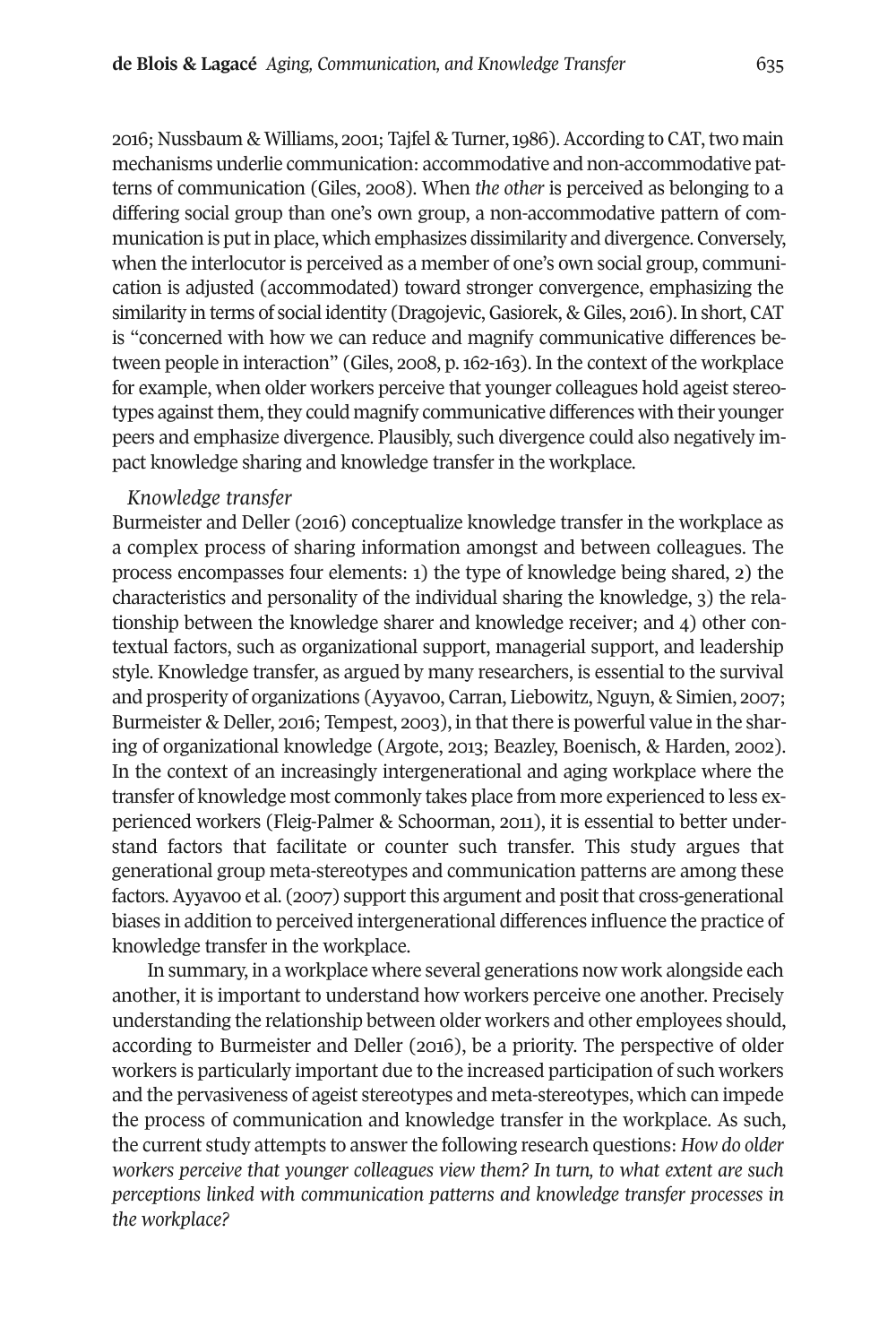# **Method**

## *Participants*

Workers aged 50 years old and [ab](#page-10-2)ove from six Canadian organizations were approached to take part in this study.<sup>2</sup> One organization comprised of consultants doing work for the federal government, two contributed to work for the provincial government, and one was self-governed as a municipal office. The final two organizations were privately owned and operated. A cover letter informed the participants of the objectives of the study and guaranteed the confidentiality of responses. Questionnaires were returned anonymously via a secure questionnaire forum (Survey Monkey). All data was collected between the months of October 2012 and January 2013. A total of 300 participants were invited to take part in the study and 167 questionnaires were returned, resulting in a response rate of 55.6 percent. Twenty-nine questionnaires were discarded due to more than 5 percent missing data; consequently, the final sample comprised of 1[3](#page-10-1)8 participants.<sup>3</sup> Socio-demographic statistics were collected to delineate participants' gender, chronological age, and cultural self-identification. These statistics are shown in Table 1.

|                          | Percent<br>(% ) | Frequency<br>$#$ of participants) | Missing data<br>(frequency) |  |
|--------------------------|-----------------|-----------------------------------|-----------------------------|--|
| Gender: Male             | 63.5            | 87                                |                             |  |
| Gender: Female           | 36.5            | 50                                |                             |  |
| Age: 50-60 years         | 89.8            | 123                               |                             |  |
| Age: $61 + \text{years}$ | 10.2            | 14                                |                             |  |
| Culture: North American  | 80.5            | 99                                | 15                          |  |
| Culture: Other           | 19.5            | 24                                |                             |  |

## **Table 1: Socio-demographic statistics**

## *Questionnaire*

Participants were invited to fill out a questionnaire, structured in four sections (the first section being socio-demographic statistics). English and French versions of the questionnaire were distributed to allow respondents to answerin the language oftheir choice. Sections 2 to 4 relied on a seven point Likert-type continuum where participants were asked to respond to statements where 1 signified "completely agree," 7 signified "completly disagree," and 4 signified "neither agree/disagree." In the following, each section is detailed.

## How older workers perceive tHAt younger workers view tHem (tHink About you)

A series of twenty-two statements were created in reference to ageist stereotypes targeting older workers, as found in literature by Campion and Posthuma (2009), Nussbaum and Williams (2001), Buyens, De Vos, Dewilde, and van Dijk (2009), Chan et al. (2001), and Sargeant (2010). The scale was comprised of ten positive stereo-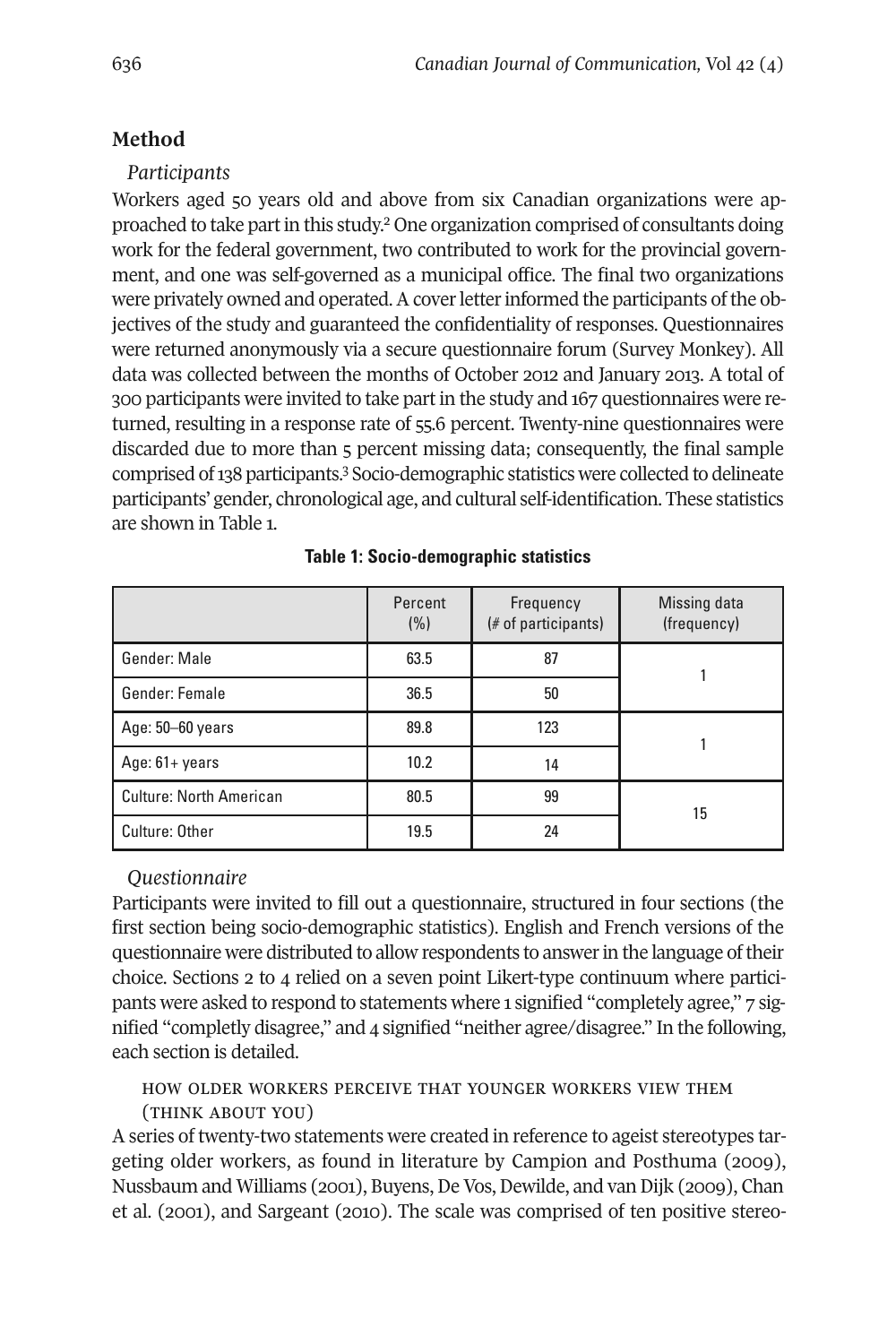types and twelve negative stereotypes. Participants indicated the extent to which they agreed or disagreed with statements starting with the following: *"I think younger adults in the workforce aged 18–24 years think that as an older worker, I am:* skilled, miserable, old-fashioned, etc." Internal reliability of the scale was acceptable (Cronbach's alpha = .88). A computed score was created for all statements, and a high score indicated that older workers thought they were positively perceived by younger workers.

#### older workers' communicAtion pAtterns witH younger

workers (AccommodAtion/non-AccommodAtion)

This section included twenty-one statements, nine of which were positive (accommodative communication) and the remaining twelve, negative (non-accommodative communication). Statements in this section were based upon the work of Giles and McCann (2006) that measured levels of accommodation and non-accommodation of older workers in their communication with younger workers. A computed score was created, and a high score reflected a tendency on the part of older workers to accommodate rather than not accommodate. Participants indicated the extent to which they agreed or disagreed to statements starting with the following: "*When communicating with younger adultsin the workforce aged 18–24 years,I:* am supportive, am complimentary, avoid certain topics, etc." Internal reliability of the scale was acceptable (Cronbach's alpha = .80).

## older workers' willingness And use of knowledge trAnsfer (knowledge trAnsfer)

This section was comprised of eight statements, inspired by the work of Song and Teng (2011). The scale included six positive stereotypes and two negative stereotypes. Participants indicated the extent to which they agreed or disagreed with statements starting with the following, *"In respect to younger adults in the workforce aged 18–24 years*": I voluntarily transfer knowledge without being asked; I transfer knowledge because I have to (it is my job), etc." A computed score was created, and a high score indicated willingness, on the part of the older worker, to transfer knowledge. Internal reliability of the scale was acceptable (Cronbach's alpha = .71).

### *Data analysis and results*

Following a preliminary step of data cleaning, descriptive analyses were conducted with respect to each variable under study, including measures of central tendencies as well as correlations. Socio-demographic data (age, gender, and culture) were also analyzed to determine their potential influence on generational perceptions, communication patterns, and knowledge transfer.

Older workers' computed score is above the median point of the scale with respect to how they think younger workers perceive them (mean = 5.03), which suggests low levels of aged-based meta-stereotypes. Older workers' score is also above the median point of the scale with respect to their use of accommodation when communicating with younger workers (mean  $= 5.76$ ). On the other hand, their score is slightly below the median point of the scale with respect to their use of non-accommodative communication patterns with younger workers (mean  $=$  3.27), which strengthens the idea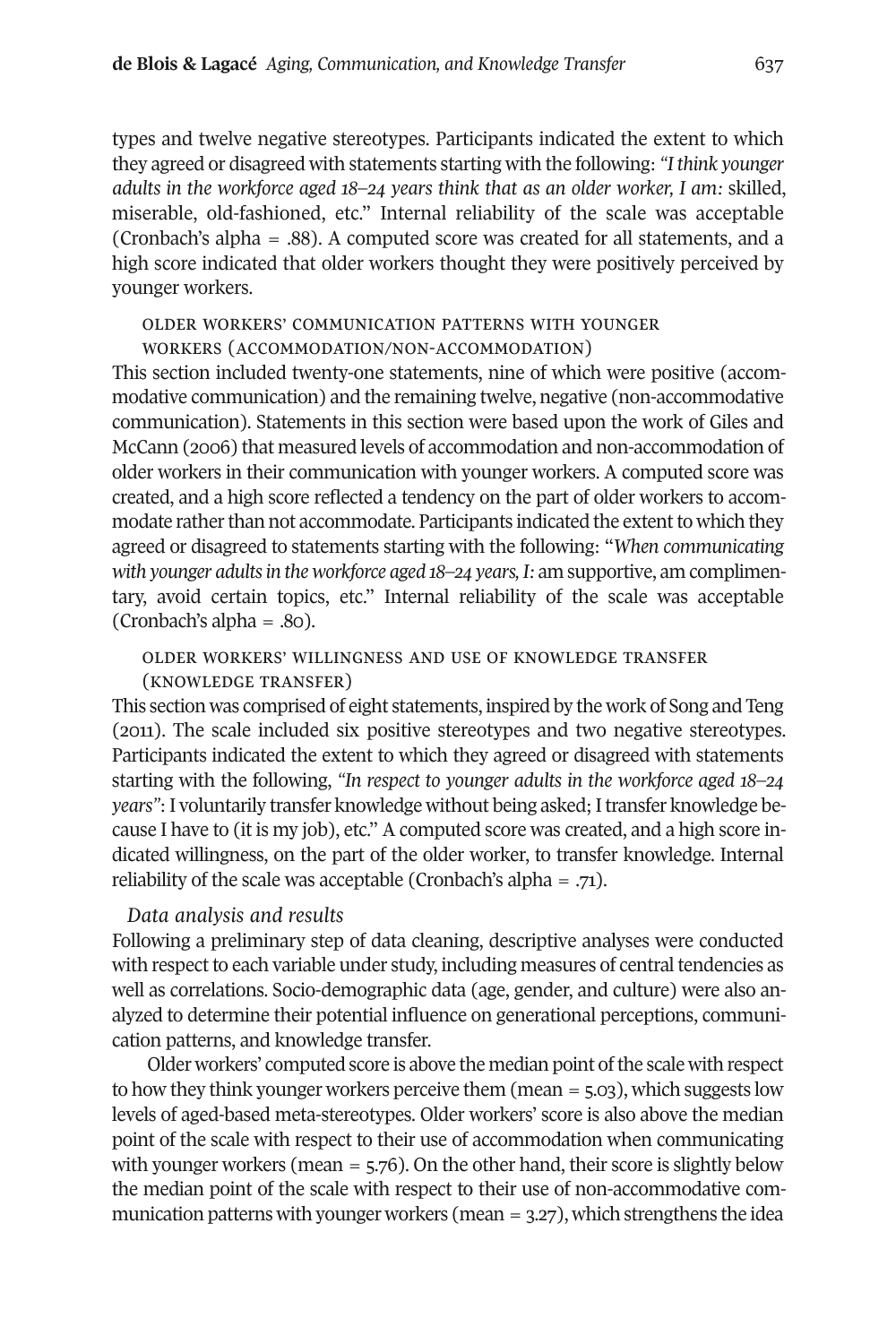that older workers perceive themselves to be accommodative when communicating with their younger colleagues. Finally, older workers' score is substantially above the median point of the scale with respect to their willing practice of knowledge transfer to their younger colleagues (mean = 5.31). Table 2 summarizes these results.

| Variables          | All respondents' mean | All respondents' SD |  |
|--------------------|-----------------------|---------------------|--|
| Think about you    | 5.03                  | .779                |  |
| Accommodation      | 5.76                  | .704                |  |
| Non-accommodation  | 3.27                  | 1.20                |  |
| Knowledge transfer | 5.31                  | .766                |  |

**Table 2: All respondents' mean and standard deviation (SD) scores**

Correlation tests were run to determine the extent to which older workers' perception of how they think younger peers view them is linked to patterns of communication and knowledge transfer. Results (summarized in Table 3) show that the more older workers perceive that younger workers hold a positive view of themselves, the more they are inclined to be accommodative in their communication with these younger workers  $(r = .443)$  and conversely, the more they avoid non-accommodative communication  $(r = -386)$ ; finally the more older workers think that younger workers hold a positive view of themselves, the more they are willing to transfer their knowledge (*r* = .413).

Not surprisingly, results also reveal that a non-accommodative type of communication is negatively linked with knowledge transfer  $(r = -0.263)$  and inversely, a willingness to accommodate is positively correlated with the process of knowledge transfer on the part of older workers (*r* = .341).

| <b>Variables</b>   | young | Think about   Think about  <br>you | Accommodation | Non-<br>accommodation | Knowledge<br>transfer |
|--------------------|-------|------------------------------------|---------------|-----------------------|-----------------------|
| Think about you    |       |                                    | .443          | $-.386$               | .413                  |
| Accommodation      |       |                                    |               | $-.338$               | .341                  |
| Non-accommodation  |       |                                    |               |                       | $-.263$               |
| Knowledge transfer |       |                                    |               |                       |                       |

**Table 3: Correlation matrix of observed variables – significant at the 0.01 level (2-tailed)**

The impact of socio-demographic variables such as gender, chronological age, and cultural self-identification on older workers' age-based meta-stereotypes, communication patterns, and knowledge transfer were analyzed through a series of *t*-tests. *T*-test results reveal that older female workers and older males significantly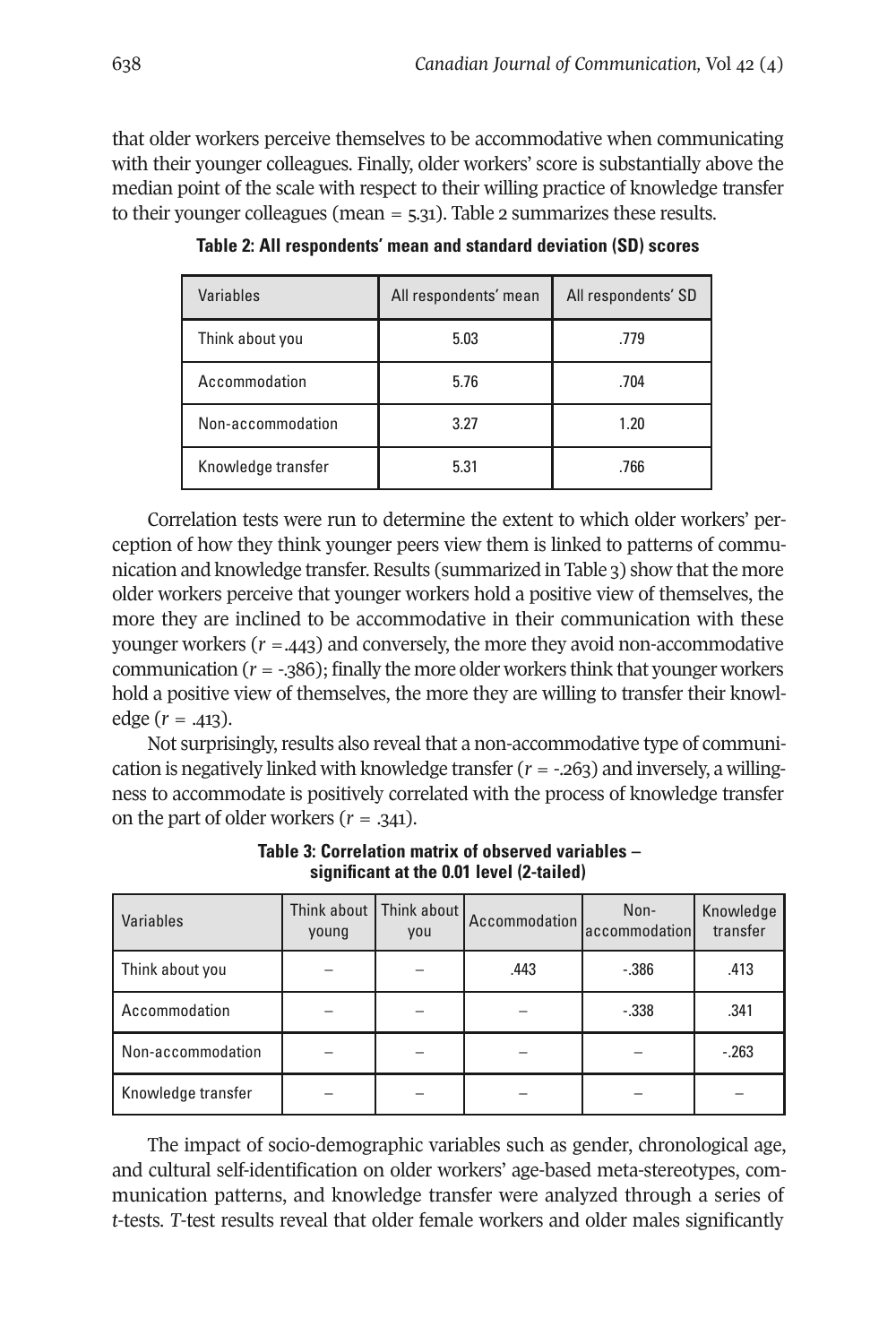differ as to their communication patterns with younger peers; specifically, women tend to rely more than older men on communication patterns that focus on accommodation:

$$
(\bar{x}_{\text{male}} = 5.65 \mid \bar{x}_{\text{female}} = 5.95; t = -2.32; p < .05)
$$

Regarding cultural self-identification, *t*-test results suggest that older workers who identify with North American culture and older workers who identify with cultures other than North American are also significantly different in terms of accommodation patterns. Specifically, older workers who identify with cultures other than North American tend to rely more than older workers who identify with North American culture on non-accommodative communication:

 $(\bar{x}_{\text{North American}} = 3.13 \mid; \bar{x}_{\text{other cultures}} = 3.72; t = -2.02; p < .05)$ 

## **Discussion**

The goal of the current study was to explore older workers' perceptions of how younger colleagues view them and, in turn, to determine whether such perceptions influenced communication patterns and knowledge transfer patterns.

Older workers perceive that younger workers view them more positively than negatively. Further, older workers perceive that they are accommodative in their communication with younger workers, and they are willing to transfer their knowledge to younger workers. Socio-demographic factors including gender, chronological age, and the culture with which older workers identify also impact communication patterns and knowledge transfer. In the following paragraphs, each of these findings will be discussed.

The fact that older workers think that younger workers view them rather positively falls in continuity with the main postulates of social identity theory. Indeed, such results suggestthat older workers rely on in-group bias reflected through positive agebased stereotypes. In light of the pervasiveness of ageist stereotypes in the workplace, this is a particularly interesting result: it can be hypothesized that the threat of being the target of ageist stereotypes may have influenced older workers to rely on positive meta-stereotypes, when thinking about how younger workers view them, i.e., rather positively. Such positive meta-stereotypes could actually act as buffers against the threat of ageism. The above also falls in line with Finkelstein's (2015) argument that meta-stereotypes affect how older workers view themselves as a social group.

Moreover, older workers perceive themselves as being accommodative in the way they communicate with younger peers, as do they also perceive themselves as willing to transfer their knowledge to their younger peers. Here again, it is plausible to suggest that in response to ageist sentiments that circulate so pervasively on a larger societal scale, older workers, relying on a defense mechanism, feel the need to make sure that their younger colleagues positively perceive them. In order to ensure such positive perception, older workers may self-describe as more willing to be accommodative and to transfer knowledge to their younger colleagues, as it is plausible that these actions may make younger workers like them more, in response to their accommodative na-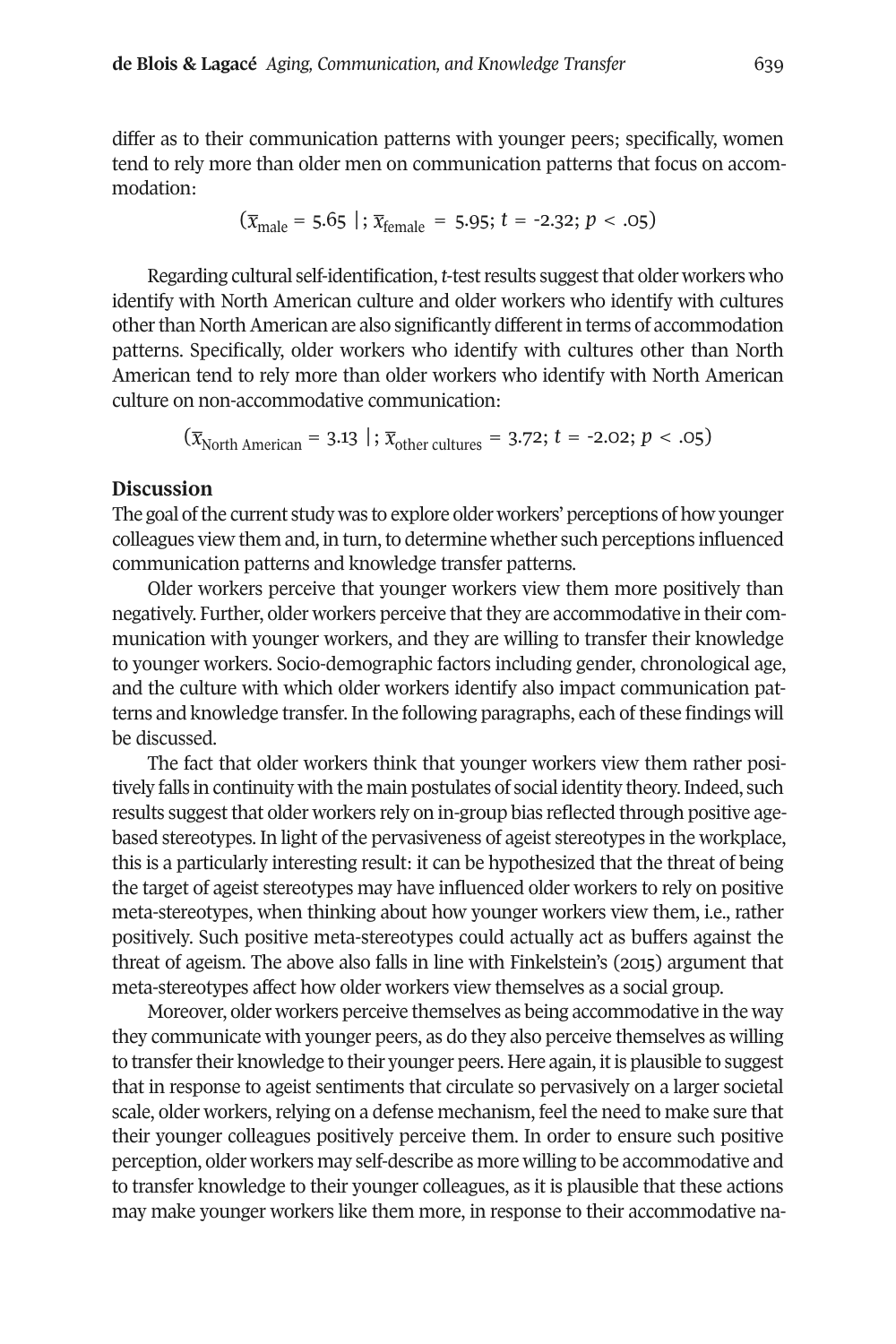ture. This perceived positivity might make older workers feel valued by their younger colleagues and thus more respected in the workplace environment. Keeping this positive perception oftheir social group intact could ensure that older workers, as a social group, are able to maintain a positive social identity—in a social group that is threatened by ageism.

The hypothesis that older workers are aware of the ageist stereotypes that surround them and may rely on buffers to counter these stereotypes could also explain why older workers are quite willing to transfer their knowledge to their younger colleagues. Feeling the need to defend the reputation of their "threatened" social group as older workers, they rely on accommodative communication patterns and transfer their knowledge to their younger peers. If older workers feel a positive sense of self, they may believe that as workers, they have an abundance of knowledge. As some of the more positive stereotypes commonly associated with older workers include that they are reliable, effective on the job (Buyens et al., 2009), and committed to their employment (Campion & Posthuma, 2009), older workers may feel responsible to pass on their knowledge to their younger peers. They may perceive that their knowledge can be beneficial to their younger colleagues, and theirreliability and commitment to their job may push them to willingly transfer to their younger colleagues this knowledge that they have built and maintained over many years.

Socio-demographic factors, such as age, gender, and self-identified culture, also played a role in relation to variables under study. Specifically, the finding that women are more accommodative in their communication patterns may coincide with earlier work by Henzl and Turner (1987), which suggests that often, women are more accommodative than men, as reflected in their higher willing engagement in utilizing creativity to solve problems, their tendencies to vocalize their concerns more willingly than men, and their keen interest in playing supportive roles in society. On a similar spectrum, Bredow, Huston, and Schoenfeld (2012), who examined expressions of love in marriages, found that women exert less antagonistic behaviours than do men, which consequently leads to their use of more accommodative communication.

This study also found differences in communication patterns according to self-identified culture. Minor differences in communication patterns as reflective of the variable culture could be understood, as Matsumoto (2005) argues that an individual's culture indeed has the potential to guide behaviours. Lahey, Trant, Verderber, and Verderber (2005) also conclude that culture can guide perceptions and by extension can influence such components as values, attitudes, and beliefs. Other important defining features of culture, including a culture's concept of power, level ofindividualism or collectivism, and level of uncertainty avoidance, according to Hickson, Moore, and Stacks (2010), also stand as influential markers of cultural behaviour and communication.

## **Conclusion**

Although the current study relied on a rather small and non-random sample, it has allowed for a better understanding of older workers' perceptions on intergenerational dynamics in the workplace, including communication patterns and knowledge transfer. The main findings reveal that older workers rely on positive meta-stereotypes in regards to younger workers, perceiving that the latter view them rather positively.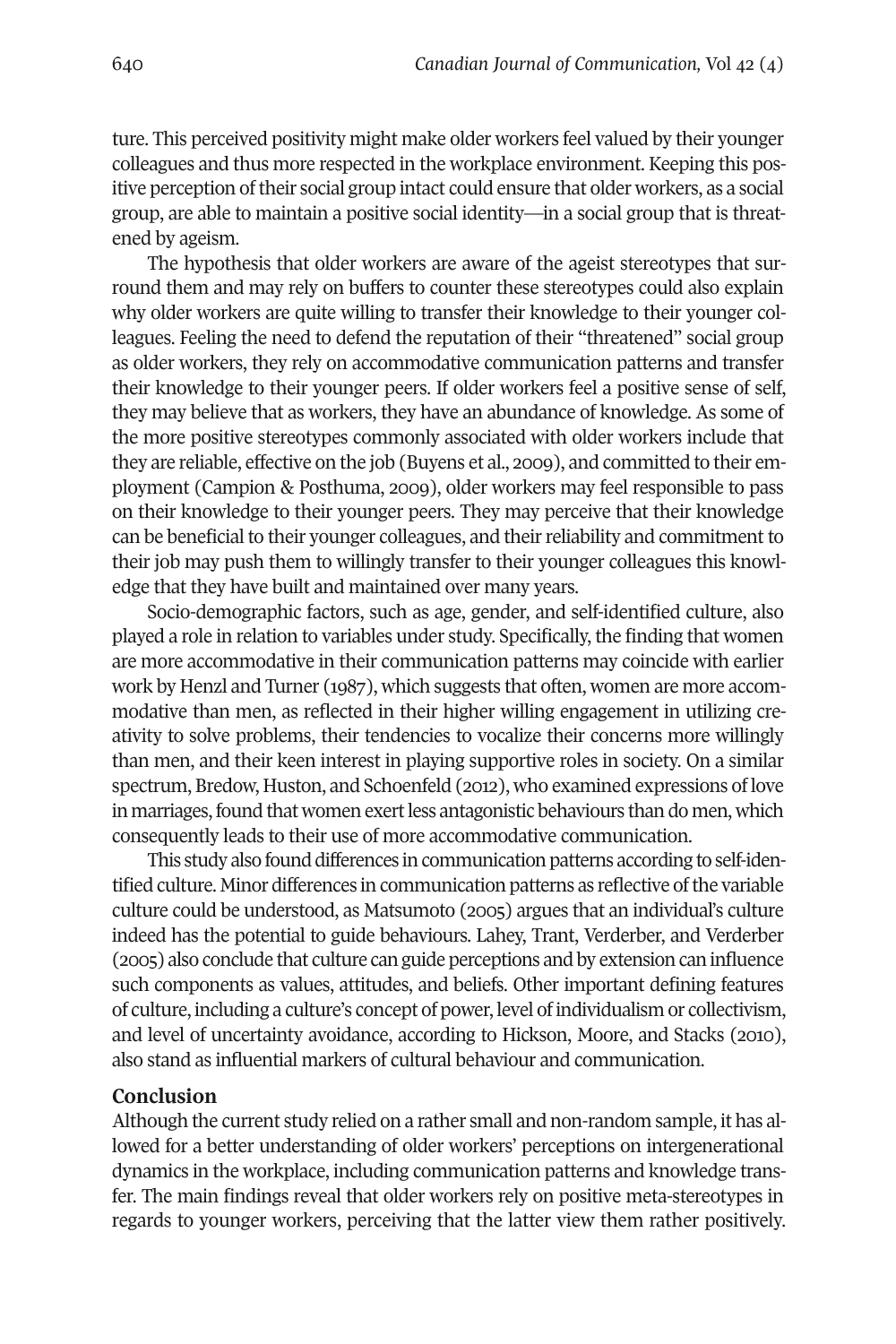Moreover, older workers rely on accommodative communication patterns with younger workers and are willing to transfer their knowledge to their younger peers. Such findings are rather intriguing, taking into account the prevalence of ageism in the workplace. They suggest that older workers may actually counteract ageism through accommodative communication and knowledge transfer processes; by doing so, older workers can protect the reputation of their threatened social group, if not restore its collective self-esteem. From a practical perspective, results suggest that older workers' contribution to the workplace should be highly valued by managers and supervisors, more than is currently the case.

#### <span id="page-10-2"></span><span id="page-10-0"></span>**Notes**

1. The authors acknowledge that age ranges used to define generation may vary depending on the study.

2. Older workers were defined as 50 years old and above in this study, in continuity with previous studies; Henkens, Schippers, and Van Dalen (2010) explain that most government programs catered to older workers, and most human resource policies within organizations use the age of 50 years old and above to define older workers. Further, other studies, including those by Cook, Hersch, Leaf, and Schlossberg (2015), Chan et al*.* (2001), Henkens (2010), and Morisette, Schellenberg and Silver (2004), used the age of 50 as the cutoff criteria to describe older workers.

<span id="page-10-1"></span>3. Of the 138 older workers included in the sample, only one participant did not provide information about gender or age. Fifteen participants did not provide information about their cultural background.

#### **References**

- Argote, Linda. (2013). *Organizational learning: Creating,retaining and transferring knowledge* (2nd ed.). New York, NY: Springer.
- Ayyavoo, Nirmala, Carran, Deborah, Liebowitz, Jay, Nguyn, Hang, & Simien, James. (2007). Crossgenerational knowledge flows in edge organizations. *Industrial Management and Data Systems, 107*(8), 1123–1153.
- Bal, P. Matthijs, Kooij, Dorien, & Rousseau, Denise M. (2015). Introduction to aging workers and the employee-employer relationship. In P. Matthijs Bal, Dorien Kooij, & Denise M. Rousseau (Eds.), *Aging workers and the employee-employerrelationship* (pp.1–12). Heidelberg: Springer.
- Beazley, Hamilton, Boenish, Jeremiah, & Harden, David. (2002). *Continuity management—Preserving corporate knowledge and productivity: When employees leave*. New York, NY: Wiley.
- Bélanger, Alain, Carrière, Yves, & Sabourin, Patrick. (2016). Understanding employment participation of older workers. The Canadian perspective. *Canadian Public Policy, 42*(1), 94–109.
- Boehm, Stephan A., & Kunze, Florian. (2015). Age diversity and age climate in the workplace. In P. Matthijs Bal, Dorien Kooij, & Denise M. Rousseau (Eds.), *Aging workers and the employeeemployer relationship* (pp. 33–56). Heidelberg: Springer.
- Bourbonnais, Anne, & Ducharme, Francine. (2010). Âgisme et professions d'aide … des paradoxes dans une societé viellissante? In Martine Lagacé (Ed.), *L'âgisme: Comprendre et changer le regard socialsurle vieillissement* (pp.155–174). Québec City, QC : Presses de l'Université Laval.
- Bredow, Carrie A., Huston, Ted L., & Schoenfeld, Elizabeth A. (2012). Do men and women show love differently in marriage? *Personality and Social Psychology Bulletin, 38*(11), 1396–1409. http://doi.org[/10.1177/0146167212450739](http://doi.org/10.1177/0146167212450739)
- Burke, Peter J., & Stets, Jan E. (2000). Identity theory and social identity theory. *Social Psychology Quarterly, 63*(3), 224–237.
- Burmeister, Anne, & Deller, Jürgen. (2016). Knowledge retention from older and retiring workers: What do we know, and where do we go from here? *Work, Aging and Retirement, 2*(2), 1–18. http://doi.org[/10.1093/worker/waw002](http://doi.org/10.1093/worker/waw002)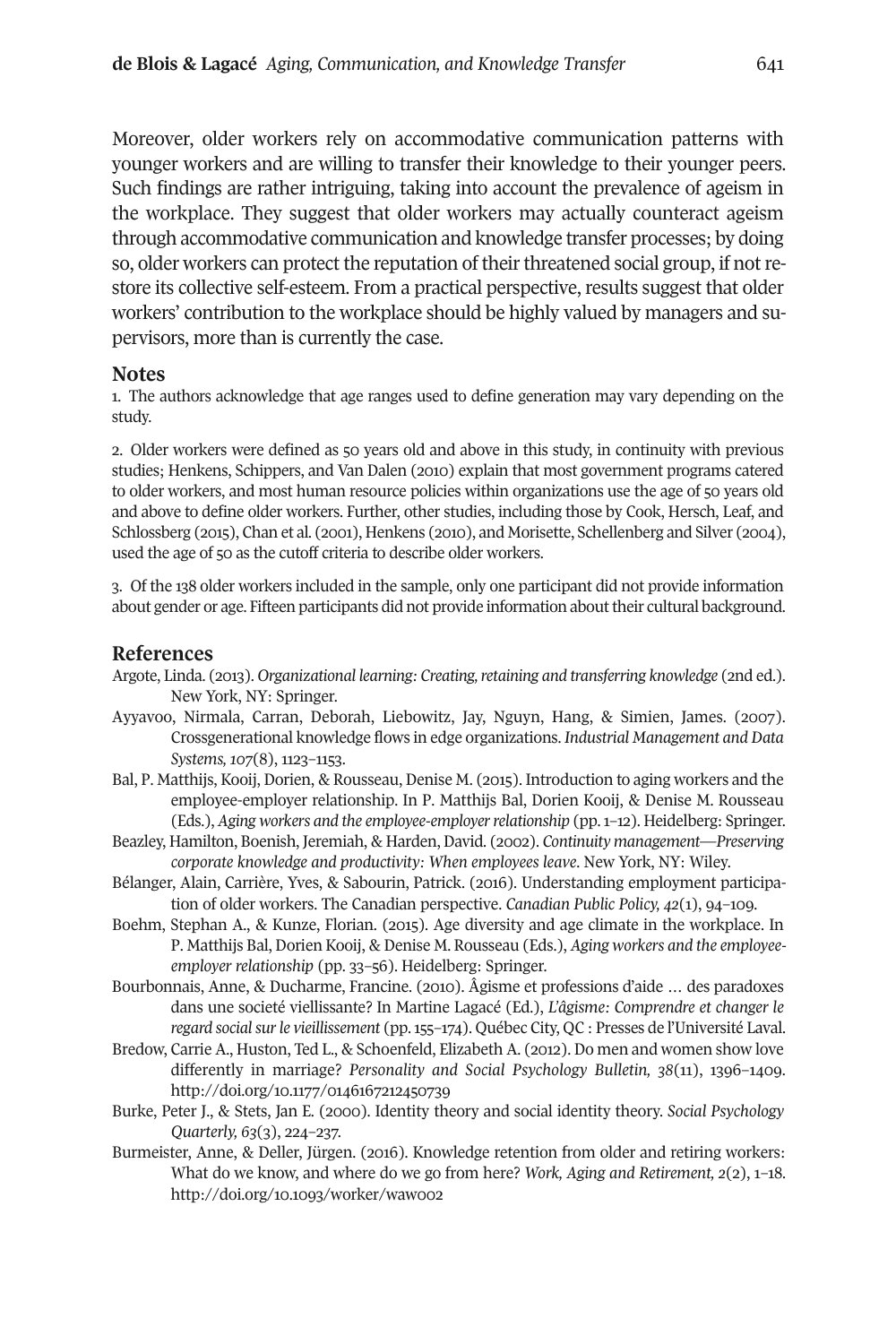- Buyens, Dirk, De Vos, Ans, Dewilde, Thomas, & van Dijk, Hans. (2009). The aging workforce: Perceptions of career ending. *Journal of Managerial Psychology, 24*(2), 102–117. http://doi.org[/10.1108/02683940910928838](http://doi.org/10.1108/02683940910928838)
- Campion, Michael A., & Posthuma, Richard A. (2009). Age stereotypes in the workplace: Common stereotypes, moderators, and future research directions.*Journal of Management, 35*(1),158–188. http://doi.org[/10.1177/0149206308318617](http://doi.org/10.1177/0149206308318617)
- Chan, Andy W., Chiu, Warren C. K., Redman, Tom, & Snape, Ed. (2001). Age stereotypes and discriminatory attitudes towards older workers: An East-West comparison. *Human Relations, 54*(5), 629–661. http://doi.org[/10.1177/0018726701545004](http://doi.org/10.1177/0018726701545004)
- Cook, Royer F., Hersch, Rebekah K., Leaf, Samantha L., & Schlossberg, Dana. (2015). A web-based health promotion program for older workers: Randomized controlled trial. *Journal of Medical Internet Research, 17*(3), 1–16. http://doi.org[/10.2196/jmir.3399](http://doi.org/10.2196/jmir.3399)
- Cuddy,Amy J. C., Fiske, Susan T., Glick, Peter, & Xu, Jun. (2002).A model of (often mixed) stereotype content: Competence and warmth respectively follow from perceived status and competition. *Journal of Personality and Social Psychology, 82*(6), 878–902. http://doi.org[/10.1037//0022](http://doi.org/10.1037//0022-3514.82.6.878) [-3514.82.6.878](http://doi.org/10.1037//0022-3514.82.6.878)
- De Kerpel, Evelien, Dries, Nicky, & Pepermans, Roland. (2008). Exploring four generations' beliefs about career. *Journal of Managerial Psychology, 23*(8), 907–928. http://doi.org[/10.1108/0268390810](http://doi.org/10.1108/0268390810904394) [904394](http://doi.org/10.1108/0268390810904394)
- Deller, Jürgen, Pundt, Leena Maren, Shultz, Kenneth S., & Wöhrmann, Anne Marit. (2015). Differential predictors of post-retirement life and work satisfaction. *Journal of Managerial Psychology, 30*(2), 216–231. http://doi.org[/10.1108/JMP-08-2012-0250](http://10.1108/JMP-08-2012-0250)
- Dragojevic, Marko, Gasiorek, Jessica, & Giles, Howard. (2016). Accommodative strategies as core of the theory. In Howard Giles (Ed.), *Communication accommodation theory: Negotiating relationships* (pp. 36–59). Cambridge, UK: Cambridge University Press.
- Espinoza, Chip, Rusch, Craig, & Ukleja, Mick. (2010). *Managing the millennials: Discoverthe core competencies to managing today's workforce.* Hoboken, NJ: John Wiley & Sons.
- Finkelstein, Lisa M. (2015). Older workers, stereotypes, and discrimination in the context of the employmentrelationship. In P. Matthijs Bal, Dorien Kooij, & Denise M. Rousseau (Eds.), *Aging workers and the employee-employer relationship* (pp. 13–32). Heidelberg: Springer.
- Fleig-Palmer, Michelle M., & Schoorman, F. David. (2011). Trust as a moderator of the relationship between mentoring and knowledge transfer. *Journal of Leadership and Organizational Studies, 18*(3), 334–343. http://doi.org[/10.1177/1548051811408615](http://doi.org/10.1177/154805181140861510.1177/1548051811408615)
- Gallois, Cindy, Giles, Howard, Palomares, Nicholas A., & Soliz, Jordan. (2016). Intergroup accommodation, social categories, and identities. In Howard Giles (Ed.), *Communication accommodation theory: Negotiating relationships* (pp. 123–151). Cambridge, UK: Cambridge University Press.
- Giles, Howard (2008). Communication accommodation theory. In Leslie A. Baxter & Dawn O. Braithwaite (Eds.), *Engaging theories in interpersonal communication: Multiple perspectives* (pp. 161–173). Thousand Oaks, CA: Sage Publications.
- Giles, Howard, & Maass, Anne. (2016). *Advancesin intergroup communication*. New York, NY: Peter Lang.
- Giles, Howard, & McCann, Robert M. (2006). Communication with people of different ages in the workplace: Thai and American data. *Human Communication Research, 32*(1), 74–108. http://doi.org[/10.1111/j.1468-2958.2006.00004](http://doi.org/10.1111/j.1468-2958.2006.00004)
- Harwood, Jake, & Williams, Angie. (2004). Intergenerational communication: Intergroup, accommodation, and family perspectives. In Justine Coupland & John F. Nussbaum (Eds.), *Handbook of communication and aging research* (2nd ed.) (pp. 115–137). Mahwah, NJ: Lawrence Erlbaum Associates.
- Haserot, Phyllis Weiss. (2001). Resolving intergenerational tension in the professional service workplace. *Of Counsel, 20*(8), 11–13.
- Henkens, Kène. (2010). Stereotyping older workers and retirement: The managers' point of view. *Canadian Journal on Aging, 24*(4), 353–366. http://doi.org[/10.1353/cja.2006.0011](http://doi.org/10.1353/cja.2006.0011)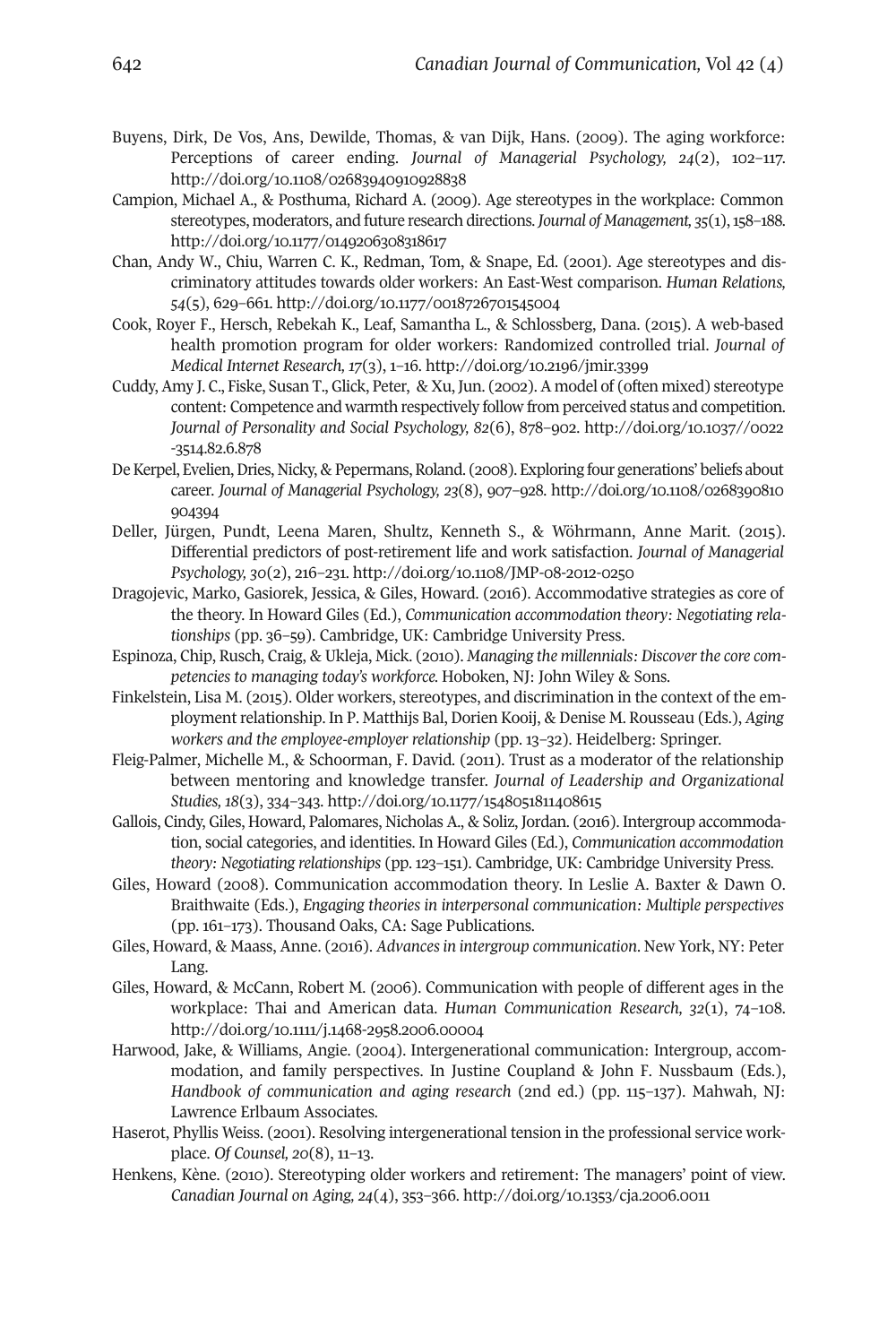- Henkens, Kène, Shippers, Joop, & van Dalen, Hendrik P. (2010). Productivity of older workers: Perceptions of employers and employees. *Population and Development Review, 36*(2), 309–330.
- Henzl, Sally A., & Turner, Lynn H. (1987). Rationalizing conflict choices: Do men and women speak the same language? In Lawrence B. Nadler, Marjorie Keeshan Nadler, & William R. Todd-Mancillas (Eds.), *Advances in gender and communication research* (pp. 175–183). Lanham, MD: University Press of America.
- Hickson, Mark, Moore, Nina-Jo, & Stacks, Don. (2010). Nonverbal communication: studies and applications (5th ed.). New York, NY: Oxford University Press.
- Iweins, Caroline, Desmette, Donatienne, Yzerbyt, Vincent, & Stinglhamber, Florence. (2013). Ageism at work: The impact of intergenerational contact and organizational multi-age perspective. *European Journal of Work and Organizational Psychology, 22*(3), 331–346.
- Kupperschmidt, Betty R. (2000). Multigeneration employees: Strategies for effectivemanagement. *Health Care Manager, 19*(1), 65–76.
- Lagacé, Martine, Tougas, Francine, Laplante, Joelle, & Neveu, Jean-François. (2008). Les répercussions de la communication âgiste sur le désengagement psychologique et l'estime de soi des infirmiers de 45 ans et plus. *Revue canadienne du vieillissement, 27*(3), 285–299. <http://doi.org/10.3138/cja.27.3.241>
- Lagacé, Martine, Tougas, Francine, Laplante, Joelle, & Neveu, Jean-François. (2010). Communication âgiste au travail : une voie vers le désengagement psychologique et la retraite des infirmières d'expérience? *Revue internationale de psychologie sociale ⁄ International Review of Social Psychology, 23*(4), 91–121.
- Lahey, Patrick, Trant, Mary, Verderber, Rudolph. F., & Verderber, Kathleen S. (2005). *Communicating across cultures. Communicate! (1st Canadian ed.)* (pp. 231–258). Toronto, ON: Nelson Education.
- Le Beau, Emilie. (2010). From conflict to 'cohorts'—When young, old workers mix. *Workforce Management, 89*(10), 12–12.
- Lester, Scott W., Schultz, Nicole J., Standifer, Rhetta L., & Windsor, James M. (2012). Actual versus perceived generational differences at work: An empirical examination. *Journal of Leadership and Organizational Studies, 19*(3), 341–354. http://doi.org[/10.1177/1548051812442747](http://doi.org/10.1177/1548051812442747)
- Matsumoto, David, & Yoo, Seung Hee. (2005). Cultures and Nonverbal Communication. In R.E. Riggio & R.S. Feldman (Eds.), *Applications of Nonverbal Communication*. (pp. 259-277). Mahwah, NJ: Lawrence Erlbaum Associates Publishers.
- Morisette, Réne, Schellenberg, Grant, & Silver, Cynthia. (2004). Retaining older workers. *Perspectives on Labour and Income, 16*(4), 33–38.
- Mullen, Brian, Brown, Rupert, & Smith, Colleen. (1992). Ingroup bias as a function of salience, relevance, and status: An integration. *European Journal of Social Psychology, 22*(2), 103–122.
- Nakashima, Ken'ichiro, Isobe, Chikae**,** & Ura, Mitsuhiro. (2012). In-group representation and social value affect the use of in-group identification and maintaining and enhancing self evaluation. *Asian Journal of Social Psychology,15*(1), 49–59. http://doi.org[/10.1111/j.1467-839X.2011.01361.x](http://doi.org/10.1111/j.1467-839X.2011.01361.x)
- North, Michael S., & Fiske, Susan T. (2012). An inconvenienced youth? Ageism and its potential intergenerational roots. *Psychological Bulletin, 138*(5), 982–997.
- Nussbaum, Jon F., & Williams, Angie. (2001). *Intergenerational communication across the life span*. Mahwah, NJ: Lawrence Erlbaum Associates.
- Palmore, Erdman B. (1990). *Ageism, negative and positive*. New York, NY: Harper & Row.
- Palmore, Erdman B. (2001). The ageism survey: First findings/response. *The Gerontologist, 41*(5), 572–575.
- Sargeant, Malcolm. (2010). Young workers and age discrimination. International *Journal of Comparative Labour Law and Industrial Relations, 26*(4), 467–478.
- Schuetze, Herbet J., (2015). Self-employment and retirement in Canada: The labour force dynamics of older workers. *Canadian Public Policy, 41*(1), 65–85.
- Song, Seokwoo, & Teng, James T.C. (2011). An exploratory examination of knowledge-sharing behaviors: Solicited and voluntary. *Journal of Knowledge Management, 15*(1), 104–117. [http://](http://doi.org/10.1108/13673271111108729) [doi.org/10.1108/13673271111108729](http://doi.org/10.1108/13673271111108729)